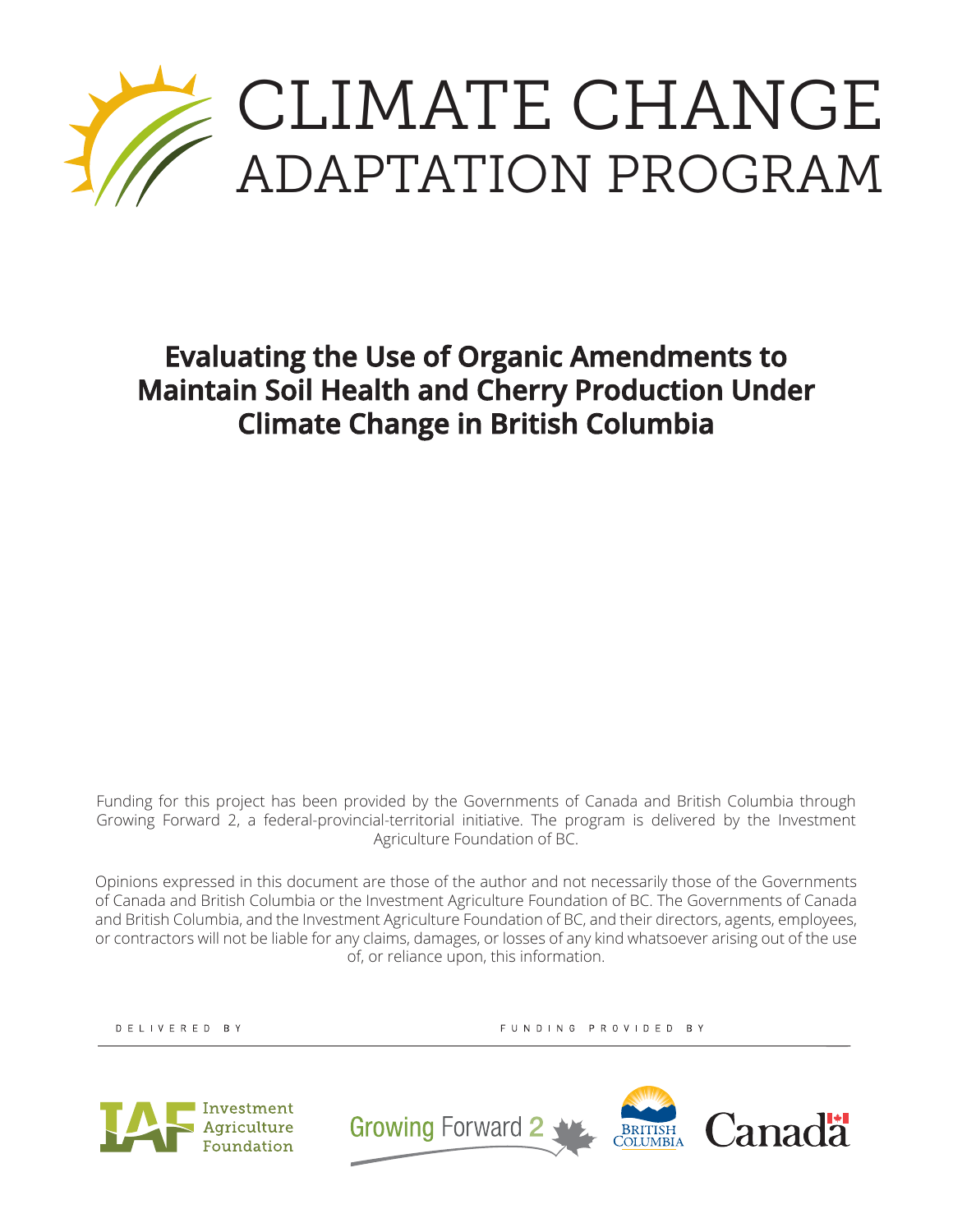

# Evaluating the Use of Organic Amendments to Maintain Soil Health and Cherry Production Under Climate Change in British Columbia!

#### *Farm Adaptation Innovator Program- Research Factsheet*

Louise Nelson<sup>1</sup>, Paige Munro<sup>2</sup>, Tirhas Gebretsadikan<sup>2</sup>, Tanja Voegel<sup>3</sup>, Melanie Jones<sup>1</sup>, Julien Picault4



*MSc* student Paige Munro applying compost to *cherry trees.* 

| Geographic<br><b>Applicability</b> | This study was conducted in<br>the Okanagan Valley, BC<br>and findings may be applied<br>to other regions in BC that<br>produce tree fruit crops |
|------------------------------------|--------------------------------------------------------------------------------------------------------------------------------------------------|
| <b>Commodity</b><br>relevance      | This study was conducted<br>on Sweet Cherries but<br>findings may also be applied<br>to other tree fruit crops                                   |
| <b>Timeline</b>                    | 2015-2017                                                                                                                                        |

- 1 Professor, Biology Department, University of British Columbia, Okangan Campus, Kelowna
- 2M.Sc. Student, Biology Department, University of British Columbia, Okanagan Campus, Kelowna
- 3Research Associate, Biology Department, University of British Columbia, Okanagan Campus, Kelowna
- 4Instructor, Economics Department, University of British Columbia, Okanagan Campus, Kelowna

The purpose of this project was to assess the potential of wood chip mulch and yard trimmings compost to 1) enhance cherry production and maintain soil health in new orchards at higher latitudes and elevations under climate change and 2) to improve soil health in established orchards where replant disease is problematic. Climate change has allowed expansion of sweet cherry to higher latitude and elevation sites in BC. Organic amendments can improve soil quality, stimulate microbial activity and repress harmful microorganisms that contribute to replant disease in established orchards.

## **Study Objectives**

- **Establish study sites at two new** orchards and one established orchard with replicated treatments of compost, mulch or no amendment (control)
- Assess the impact of organic amendments on soil health, soil chemical properties, fruit yield and quality
- Assess the economic cost/benefit of the organic amendment treatments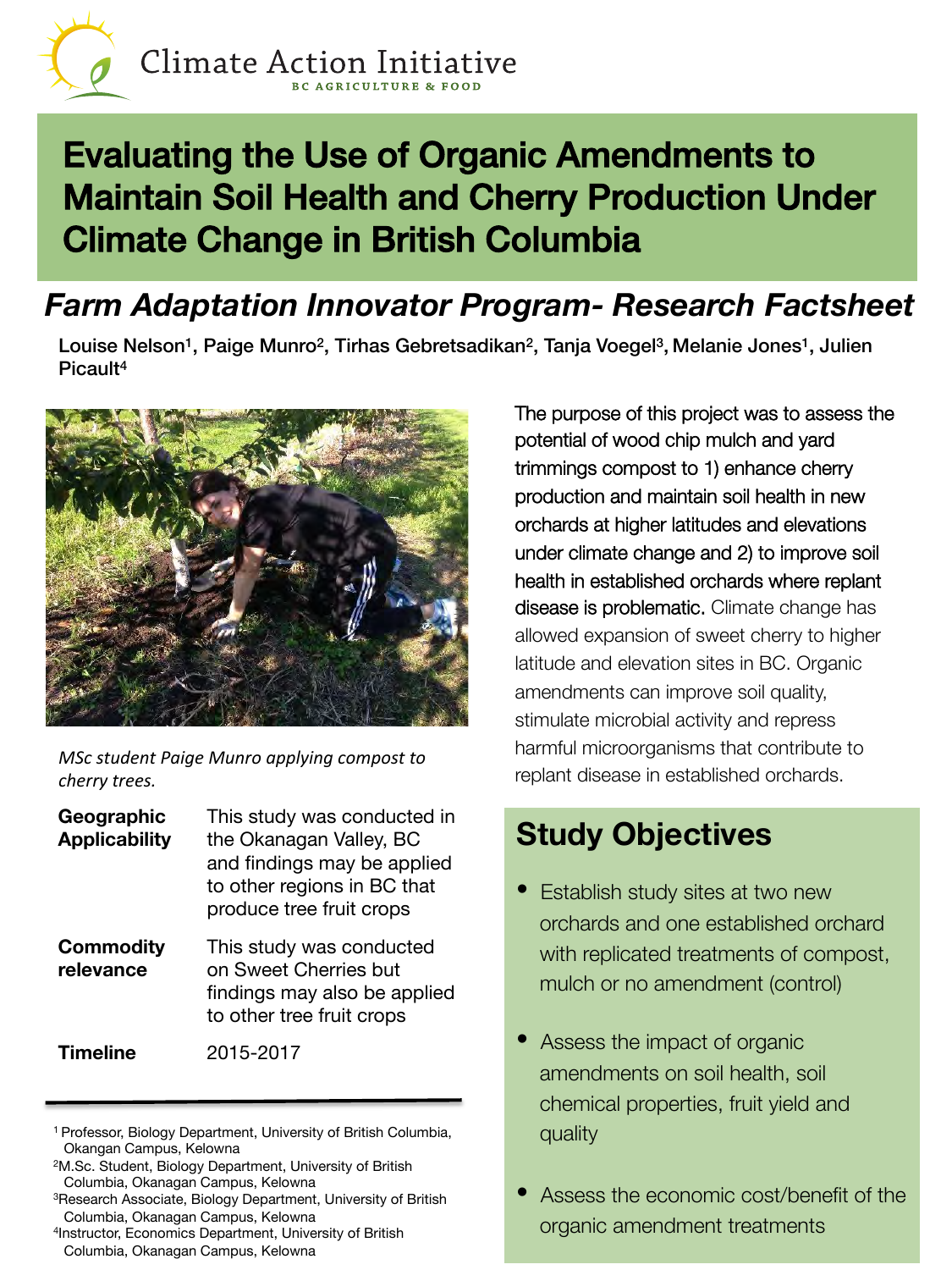## **Key Findings**

- Compost increased soil organic matter, cation exchange capacity, total carbon and nitrogen, other mineral nutrients, and pH compared to other treatments.
- Compost tended to decrease the abundance of plant parasitic nematodes in plant roots and soil and increased total nematode abundance in soil. Compost and mulch decreased colonization of roots by arbuscular mycorrhizal fungi.
- Compost and mulch had no effect on tree growth, but increases in leaf % N, P and K were observed after two years.
- Compost increased fruit firmness and stem pull at two sites, and mulch increased fruit colour and soluble solids at two sites after three years, but had no effect on fruit yield.
- Economic analysis showed that, in the short term, compost amendment had a greater potential for benefit than mulch, with greater benefit expected in sandier soils, but costs may outweigh the benefits.

## **Definitions**

Soil health: continued capacity of soil to function as a vital living ecosystem that sustains plants, animals, and humans. It is dependent on a diverse soil biota.

Replant Disease: decline in vigour and productivity of young fruit trees planted into soil previously planted to fruit trees, associated with buildup of plant parasitic nematodes and fungal pathogens in soil.

## **Design**

This project was conducted at two new cherry orchards in the North Okanagan and one established orchard in the Central Okanagan with replant disease. There were three treatments at each site: annual surface application of bark and wood chip mulch or yard trimmings compost or no amendment and each treatment was replicated six times. Soils were sampled each fall and soil nutrient status, cherry tree growth, yield and fruit quality assessed in the final two years of the project.

## **Limitations**

This study was conducted on commercial orchards over three seasons and there was significant variability between replicates and across sites. The time frame for observing treatment effects may have been too short as other studies have shown that the benefits of organic amendments can increase over a 10-15 year period.

## **Next steps**

While the findings from this study provide useful information to fruit growers, longerterm studies are needed to fully assess the potential benefits of organic amendment application to maintain soil health and enhance sweet cherry production in new orchards and reduce/control replant disease in established orchards.

### **Climate Adaptation Implications**

Surface application of organic amendments such as compost and mulch show the potential to enhance soil chemical and physical characteristics and maintain soil health by decreasing plant parasitic nematode populations in newly cultivated orchards and old orchard soils. They may prevent the onset of replant disease in new soils and decrease its negative effects in old orchard soils..